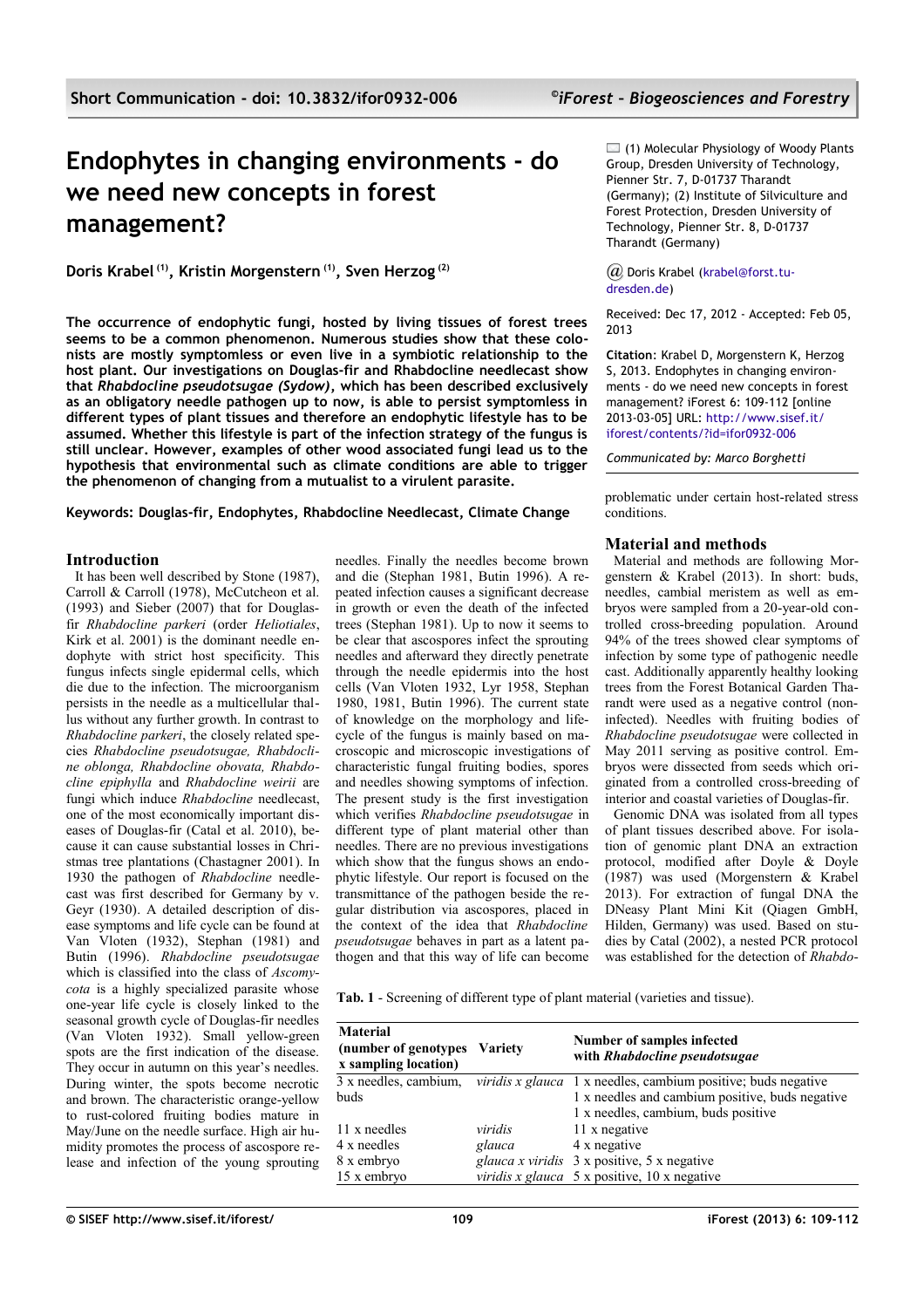*cline pseudotsugae*. Primers ITS1F, ITS4, RPP1 and RPP4 were used according to Catal (2002). PCR conditions are described in detail by Morgenstern & Krabel (2013).

For the examination of embryos the Phire Plant Direct PCR Kit (Finnzymes, Part of Thermo Fisher Scientific, Espoo, Finland) was used. PCR was carried out with primer pair ITS1F/ITS4 according to the instructions of the manufacturer in a total volume of 20 µl.

Fragment analysis of PCR products was carried out with the ALFexpress II sequencer (Amersham Pharmacia Biotech Europe GmbH, Freiburg, Germany) in a polyacrylamide gel (ReproGel High Resolution, GE Healthcare Europe GmbH, Munich, Germany).

## **Results and discussion**

#### *General aspects of an endophytic lifestyle*

Hawksworth et al. (1995) suggested that before using the term endophyte one should clearly define it. We will follow the definition of Saikkonen et al. (1998, 2004) which defines endophythes as microorganisms which live the entire or at least parts of their life cycle asymptomatically inside plant tissues or inside plant cells. This includes latent pathogens as well as endophytic living bacterias (Wilson 1995) and endophytic fungi. Endophytic fungi have been found in all woody plants which have been investigated for endophytes (Saikkonen et al. 1998). A comprehensive overview of the actual knowledge about this subject related to forest trees is given by A. M. Pirttilä and A. C. Frank in the book "Endophytes of forest trees" which has been published in 2011. Other excellent reviews focusing on endophytic fungi in woody plants are those *e.g.*, from Carroll (1986, 1988), Petrini (1991), Schulz & Boyle (2005), Stone & Petrini (1997) and Stone et al. (2004).

Although the endophyte-plant interactions are products of evolutionary development (Sieber 2007), the lifestyle (mutualism, commensalism, parasitism) of a microorganism, which is living inside a plant is not always obvious and the question may rise for what is such a relationship good for? A more or less mutualistic relationship occurs in the case the endophyte provides the host plant with some ecological advantages. On the other hand, some apathogenic endophytes may become virulent (Brown et al. 1998, Misaghi & Dondelinger 1990) under certain environmental conditions or by mutation (Freeman & Rodrigez 1994). In general, it is suspected that the endophyte-plant interaction is as prevalent as the mycorrhiza-plant interaction, with advantages for both partners (Carroll 1988, Sieber 2007). By the production of specific metabolites and biologically active chemicals which strengthen the plant, it reduces the level of herbivore damage, *e.g.*, gall insects. A successful interaction can also be characterized by an increased resistance of the host against pathogens by "controlling" these pathogens (*e.g.*, white pine blister rust in *Pinus monticola* - Ganley et al. 2008). For the microorganisms the advantage may be the persistence in a host over a longer period and the dispersal with the next host generation up to the moment the host's living conditions change (Saikkonen et al. 1998). Such changes of environmental conditions mostly go in parallel with changes of the milieu inside the plant tissue (when the plant is stressed, *e.g.*, caused by wounding or decreased vitality of the host plant) and causes an adaptation reaction of the endophytic microorganism (Saikkonen et al. 1998). Examples are xylem fungi such as *Fomes fomentarius* (Brasier & Strouts 1976) and *Nectria coccinea* (Sieber 2007), which are known to adopt a non-pathogenic behavior under limited oxygen ratio and/or nutrient, while they may switch to parasitism when the above conditions change (*e.g.*, by wounding - Oses et al. 2008). In this case the host is latent infected by "non-active pathogens" until internal cell conditions change and the endophyte becomes virulent. The latent infection hypothesis is proposed by Boddy & Rayner (1983). This hypothesis is closely connected to the assumption that a certain density of tissue colonization is required for changing into a pathogenic behavior. Sieber (2007) reports that as soon as colonization density of the endophyte reaches a certain threshold the plant organ (*e.g.*, needles) may die. This threshold can be reached very soon in case the living conditions of the host become unfavorable, *e.g.*, by a lack of light in dense stands.

As stated by Sieber (2007), depending on the selection pressure, it may also be the case that a pathogenic endophyte may change into non-pathogenic and back again.

#### *Hints for an endophytic lifestyle of Rhabdocline pseudotsugae and its consequences*

Our investigations on *Rhabdocline* needlecast clearly confirm that the Ascomycete *Rhabdocline pseudotsugae* known as a pathogen can be identified inside infected Douglas-fir needle material as well as in different types of plant tissues like buds, cambium and embryos [\(Fig. 1\)](#page-1-0). This result is surprising insofar as the fungus has been classified exclusively as a needle parasite up to now. As already Petrini et al. (1992) stated that far too little is known about endophytes of woody plants to assume that they are all non-systemic, our findings are not suited to explain whether the fungal material is distributed systemically *via* needles to cambial tissue, buds and seeds' embryos, or whether these



<span id="page-1-0"></span>**Fig. 1** - Fragment analysis at the ALFexpress II sequencer. Polyacrylamide gel shows *Rhabdocline pseudotsugae* specific bands (335bp) in infected plant tissues as well as in the positive control (fruiting body of *Rhabdocline pseudotsugae*). The negative control is a water sample.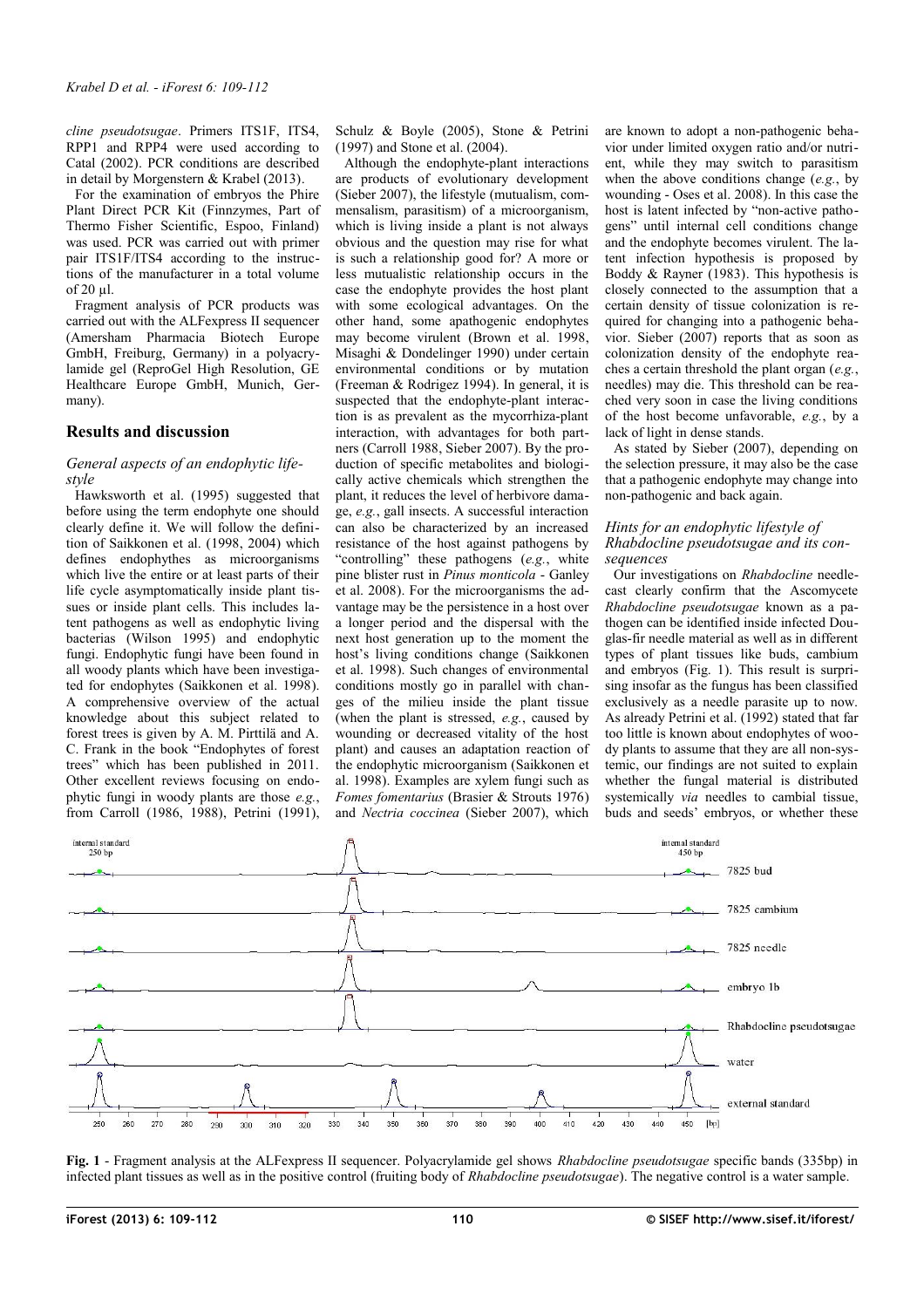tissues are locally infected but do not show any symptoms of infection. To our opinion a systemic transmittance seems to be more probable than a non-systemic one, because infection and symptoms of a disease of other tissues than needle material by *Rhabdocline pseudotsugae* has never been described before.

Nevertheless a vertically and maternally distribution of fungal material *via* seeds can imply an additional source of infection beside the ascospores which seems to infect only needles. Latent infections of plant material by pathogens have been recognized for a long time (Gäumann 1951) and they may become virulent under environmental stress (Brown et al. 1998). For Douglas-fir such stress situations are realized in dense stands with reduced air circulation and high humidity. This is the case even in young stands around 10 years of age or in older stands when crown contact starts to be intense. But the question remains open whether the fungus is really able to persist symptomless in a young plant for more than one decade. The ecological significance of such a strategy is obvious. The persistence in Douglasfir seeds and later on in the young plant helps the pathogen to be transmitted over larger distances and to colonize new areas independently from its sexual reproduction.

## *Host specificity of Rhabdocline pseudotsugae*

It has been described that *Rhabdocline pseudotsugae* prefers to infect Douglas-firs belonging to the intermountain (*glauca* or "blue") variety and that genotypes belonging to the coastal (*viridis* or "green") variety are less susceptible (Chastagner 2001). But Chastagner (2001) also reports on the one hand about observations that *Rhabdocline* needlecast can cause extensive damage to susceptible genotypes of the *viridis* variety, and on the other hand that there is considerable genetic variation in susceptibility to the disease of *glauca* provenances. Our results show that, among a total of 120 seeds from 6 German *viridis* provenances, 10 to 42% genotypes per provenance show infection.

Based on the above results and those reported in [Tab. 1,](#page-0-0) the equivalences *viridis* = resistant and *glauca* = susceptible have to be reconsidered.

Previous studies reported that natural grass populations are usually a mosaic of uninfected and infected plants (Saikkonen et al. 1998), which implies that the host genotype is the crucial factor for susceptibility to the pathogen. This might be also true for *Rhabdocline pseudotsugae* and has to be tested in further investigations.

# **Conclusions**

Up to now most approaches for pathogen characterization were based on visual detec-

## **Situation**

**Questions**

*Rhabdocline pseudotsugae* is a latent pathogen colonizing the entire host plant independently from its variety



<span id="page-2-0"></span>**Fig. 2** - Current situation, questions and possible managing measures for avoidance/reduction of the infection by *Rhabdocline pseudotsugae* in Douglas-fir.

Which factors may affect the interaction between host and endophyte:

- environmental factors?
- a new, more aggressive strain of the fungus?  $\blacksquare$  is a specific threshold of tissue colonization required for the
- outbreak of the disease?
- which role does the genotype of the host plant play?
- which role does the vitality of the host plant play?
- how do climatic changes influence the interaction?
- $\bullet$  how other endophytic organisms do influence the interaction hostendophyte?
- **Possible measures for avoidance/reduction of infection** control of seed material before distribution control of plant material before distribution avoid high plant density within stands
- **preference of mixed stands**

tion in tissues of its typical structures (*e.g.*, ascospores) using a microscope. Molecular methods based on the detection of fungi DNA in host tissues are a very sensitive technique available since a few years.

Our findings raise the question whether previous studies failed to detect the fungus in other plant tissues (independently from the host variety) due to a lack of methodological sensitivity, or whether our findings are due to a type of the fungus' endophytic lifestyle, and therefore a plant-parasite interaction different from what is reported in previous investigations. In the latter case, we have to ask whether *Rhabdocline pseudotsugae* is only one example of a larger group of organisms causing "novel diseases" and emerging due to climatic changes. The role of environmental factors (like mild winter temperatures, drought periods alternating with high precipitation during the vegetation period etc.) has not been investigated up to now in this context. Several authors have tried to explain the infection pathway and history of the so called "novel" serious diseases, like ash dieback (Kowalski 2006), bleeding cancer in Horse chestnut (*Aesculus hippocastanum -* Green et al. 2010) or *Cryptostroma corticale* the sooty bark disease of sycamore (*Acer pseudoplatanus -* Bevercombe & Rayner 1984). They hypothesized that climatic changes might induce stress reactions in the host plants which may favor the spread of aggressive pathogens. On the other hand, *Chalara fraxinea*, the fungus which seems to be responsible for the ash dieback, is known as a saprophyte and not as an aggressive parasite. Although the disease is spreading very fast all over Europe, the infection path is still unclear (Wulf & Schumacher 2005).

Nevertheless, the results reported in this study raise new concerns on the possible consequences of such a type of plant infection, and provide some suggestions to avoid infection of Douglas-fir tissues with *Rhabdocline pseudotsugae* (see [Fig. 2\)](#page-2-0).

# **References**

- Bevercombe GP, Rayner ADM (1984). Population structure of *Cryptostroma corticale*, the causal fungus of sooty bark disease of sycamore. Plant Pathology 33: 211-217. - doi: [10.1111/j.1365-](http://dx.doi.org/10.1111/j.1365-3059.1984.tb02642.x) [3059.1984.tb02642.x](http://dx.doi.org/10.1111/j.1365-3059.1984.tb02642.x)
- Boddy L, Rayner ADM (1983). Origins of decay in living deciduous trees: the role of moisture content and a re-appraisal of the expanded concept of tree decay. New Phytologist 94: 623- 641. - doi: [10.1111/j.1469-8137.1983.tb04871.x](http://dx.doi.org/10.1111/j.1469-8137.1983.tb04871.x)
- Brasier CM, Strouts RG (1976). New records of Phytophthora on trees in Britain. In: "*Phytophthora* root rot and bleeding canker of Horse chestnut (*Aesculus hippocastanum* L.)". European Journal of Forest Pathology 6: 129-136. doi: [10.1111/j.1439-0329.1976.tb00517.x](http://dx.doi.org/10.1111/j.1439-0329.1976.tb00517.x)
- Brown KB, Hyde KD, Guest DI (1998). Preliminary studies on endophytic fungal communities of *Musa acuminata* species complex in Hong Kong and Australia. Fungal Diversity 1: 27-51. Butin H (1996). Krankheiten der Wald- und Park-